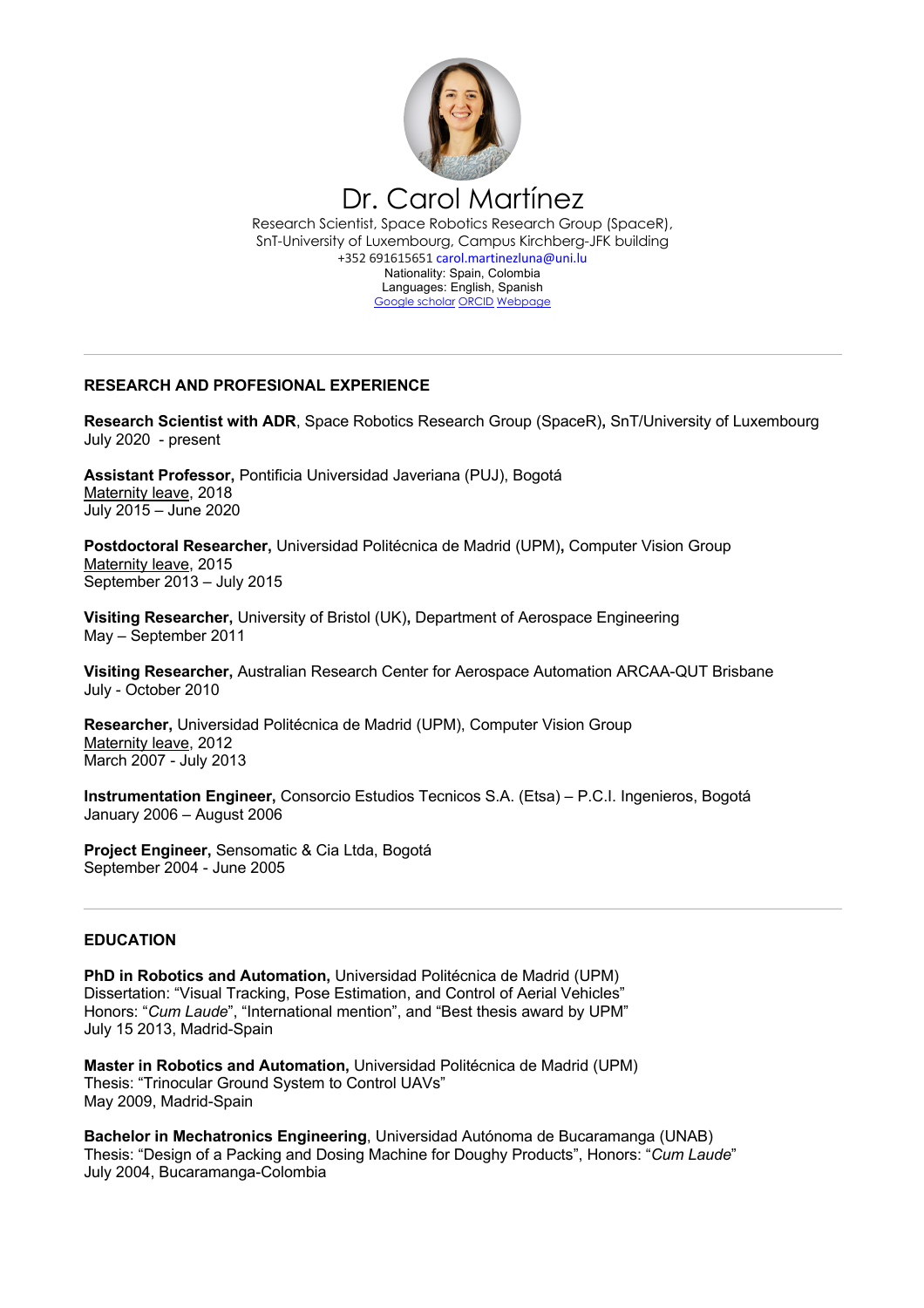## **ADDITIONAL EDUCATION**

Scientist Need More, Professional Development, SnT University of Luxembourg April – Sept 2021, Luxembourg

Space Resources Professional Course, International Space University April 15-17, 2021, Luxembourg

Data Science for ALL DS4A, Artificial Intelligence-Job-Readiness Training by Correlation One October-December 2019, Colombia

### **TEACHING EXPERIENCE**

| Lecturer<br>University of Luxembourg<br>Interdisciplinary Space Master<br>Courses:                                    | 2020-current                   |
|-----------------------------------------------------------------------------------------------------------------------|--------------------------------|
| - Space Robotics II (Orbital Robotics)<br>- Autonomous Space Systems<br>- Space Robotics II (Planetary Robotics)      | 2022<br>2021<br>2020           |
| <b>Assistant Professor</b><br>Pontificia Universidad Javeriana, Bogotá-Colombia<br>Courses:                           | 2015-2020                      |
| - Laboratory of industrial processes<br>- Systems and mechanical design<br>- Convolutional Neural Networks (a module) | 2015-2020<br>2017-2018<br>2019 |
| <b>Guest Lecturer</b><br>Tsinghua University, Beijing-China<br>Course:                                                | 2014                           |
| - Computer Vision for Robotics                                                                                        | 2014 (July)                    |
| <b>Teaching Assistant</b><br>Universidad Politécnica de Madrid<br>Master in Robotics and Automation<br>Courses:       | 2009-2015                      |
| - Computer Vision<br>- Advanced Computer Vision Techniques<br>- Machine Learning and Neural Networks                  | 2009-2015<br>2011-2015<br>2014 |

## **SHORT COURSES AND INVITED TALKS**

### **Invited Talks**

- Orbital Robotics. Colombia in Space 2021. 2<sup>nd</sup> of December 2021, Keynote
- Space robotics for planetary exploration and in-orbit servicing. IEEE, International conference on Engineering. Colombia Oct. 2021, Keynote
- Women in Space. World space week Colombia Oct. 2021, Panelist
- Making Industrial Robots See. Universidad Nacional de Colombia, January 2019
- Challenges of Industrial robots in Industry 4.0. Pontificia Universidad Javeriana, March 2019
- Making Robots See. Universidad Don Bosco del Salvador, September 2018

### **Short course taught** on Computer Vision for Robotics.

- Latin American Congress on Automation and Robotics LACAR2017. Panama, February 2017.

**Summer course taught** on Service Robotics: Unmanned Aerial Vehicles for Civilian Tasks (Passive Sensors: "Cameras"). Pontificia Universidad Javeriana. Bogotá, Colombia. July 2016.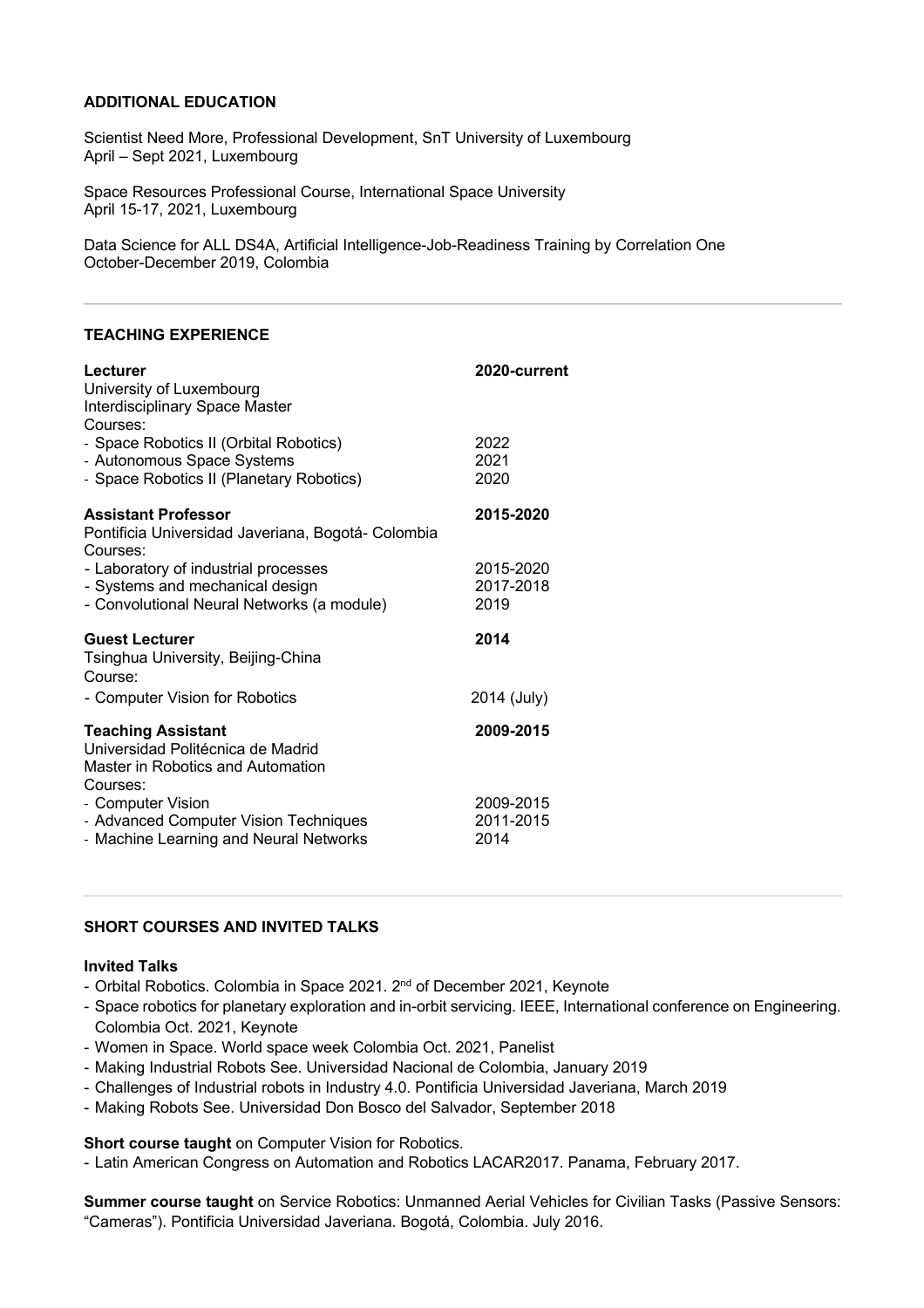## **AWARDS, GRANTS, DISTINCTIONS AND FELLOWSHIPS**

| Best Paper Award, LACAR                                                           | 2021      |
|-----------------------------------------------------------------------------------|-----------|
| Selected by The Ministry of TIC Colombia<br>For Data Science training program.    | 2019      |
| Project Grant by Facebook in its Computer<br>Vision for Global Challenges Request | 2019      |
| Best PhD thesis award by UPM<br>"Premios extraordinarios tesis doctoral UPM"      | 2015      |
| PhD scholarship by UPM                                                            | 2008-2013 |
| PhD scholarship by Santander Bank                                                 | 2013      |
| Master scholarship by Santander Bank                                              | 2008      |
| Master scholarship (ICETEX)                                                       | 2006-2007 |
| Bachelor scholarship by<br>Universidad Autónoma de Bucaramanga (UNAB)             | 1999-2005 |

## **R&D PROJECTS**

**MARTA** (**M**ulti-mod**A**l pe**R**ception for space robo**T**ic m**A**nipulators) FNR-Core, PI Submitted

**Helen: High-fidELity tEsting enviroNment for Active Space Debris Removal** FNR-Bridge, SpaceR-Spacety Vice-PI January 2022 –2025

**Novel Architecture for Active Space Debris Removal Based on Small Satellite Solutions** SnT partnership program SpaceR - Spacety Vice-PI March 2021 – 2025

**Modular Perception and Autonomy for Light-Weight On-Orbit Robotic Manipulators**  SnT partnership program SpaceR - Made In Space Europe Vice-PI April 2021 – 2025

**Vision Based Navigation system (VBN) for autonomous satellite navigation in space** Eurostars FNR-INTER Grant Number: INTER20/EUROSTARS/15254521 Vice-PI, June 2021 – May 2023

**ZeroG Lab: Multi-Purpose Zero Gravity Lab Facility Communications Lab** SnT-Internal project Implementation Leader and WP manager, July2020 – Dec 2022

**SAFEMUV: Safe Airframe Inspection using Multiple UAVs** AAIP-University of York project Implementation Leader and WP manager, July2020 – January 2022

### **5G Space Communications Lab**

SnT-Internal project Implementation Leader and WP manager, July2020 – December2020

**Portable Device to Analyze Thick Blood Smears for Malaria Diagnosis in Field Laboratories** Funded by Facebook in its Computer Vision for Global Challenges Request of Proposals PI, November 2019 - May 2020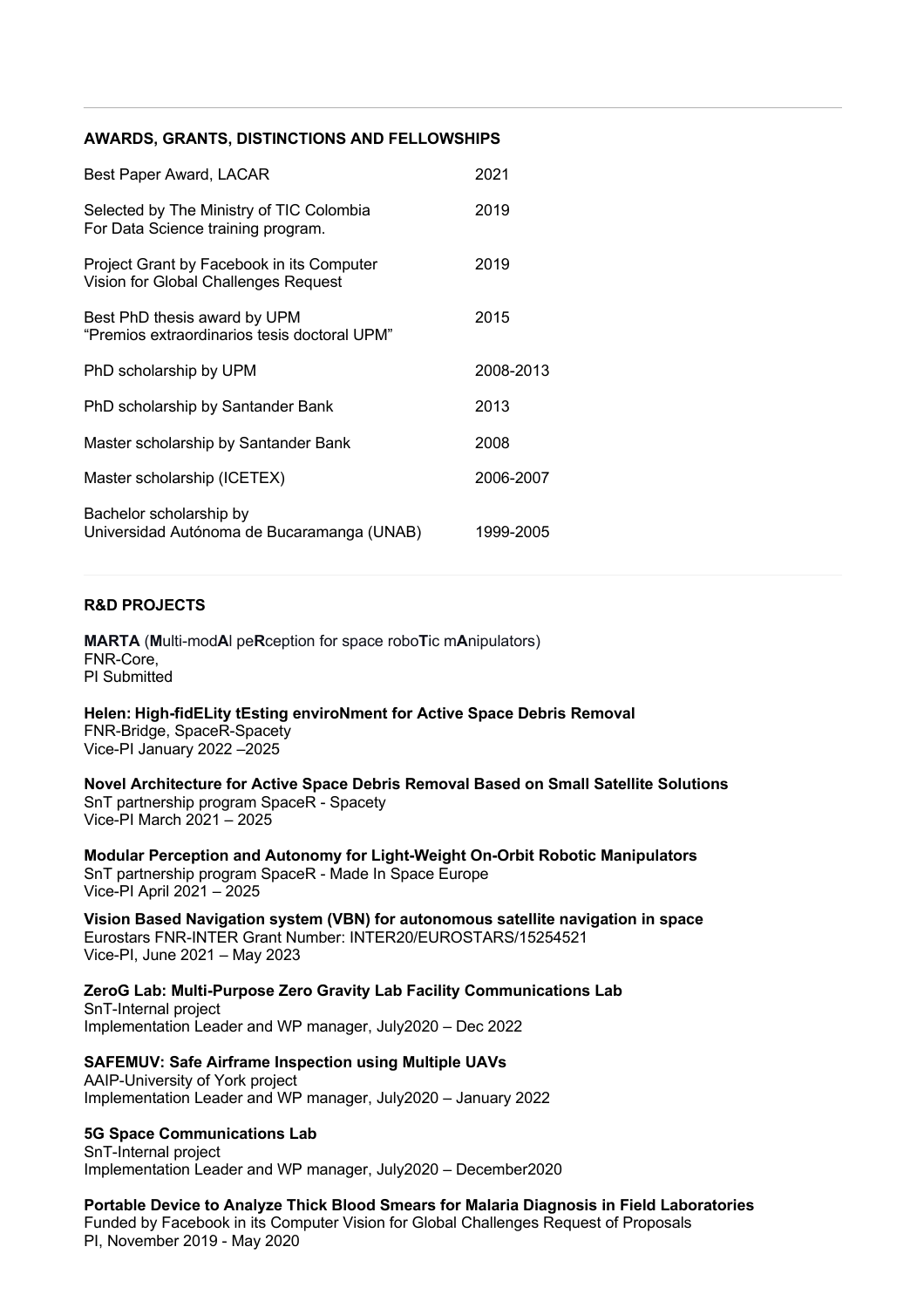## **Passengers counting system for the bus rapid transit (BRT) system Transmilenio**

Funded by Transmilenio Implementation Leader and WP manager, July 2019

### **Drones for Power Line Inspection**

Funded by Pontificia Universidad Javeriana Co-PI, March 2019- Sept 2019

## **Exoskeleton for powerline workers**

Sponsored by ENEL-CODENSA Consulting R&D, 2019-2020

## **PIR Project: Perception for Industrial Robots**

Funded by Pontificia Universidad Javeriana PI, October 2017- March 2019

### **Machine Learning for Operation Room Programming.**

Funded by Pontificia Universidad Javeriana Co-PI, January 2018 - December 2019

## **Aerial sensing and monitoring of rice crop fields applying precision agriculture techniques.**

Consortia: PUJ and CIAT. Funded by COLCIENCIAS conv. 715 2015. Implementation Leader and WP manager 2015 – 2018

## **Test and develop computer vision algorithms for aerial refuelling**

Funded by Pontificia Universidad Javeriana PI, January 2016 – June 2016

### **Computer Vision for Industrial Robot: object tracking with cameras and IMUs.**

Funded by SENA Young Researcher Grant PI, January 2016 - June 2016

## **I2L Project: Intelligent Power Line Inspection**

Unión Fenosa Distribución, Prysma, INTA and Diagnóstiqa, and Universidad Politécnica de Madrid. Funded under INPACTO Program Spanish Ministry of Economy and Competitivity IPT-2012-0491-120000 Implementation Leader and WP manager, August 2013 - June 2015

## **Computer Vision for UAV, from visual information to visual guidance.**

Funded by the Spanish Ministry of Science MICYT #DPI2010-20751-C02-01. Researcher, 2011 - 2013

# **IPCUAS: International Cooperation Program for Unmanned Aerial Systems Research and Development**

Queensland University of Technology (Australia), Cranfield University, and Universidad Politécnica de Madrid. Funded by IRSES Program Marie Curie FP7

Researcher, 2009 - 2012

### **Computer vision for UAVs: Guidance, Control, Cooperation, and inspection.**

Funded by the Spanish Ministry of Science MICYT #DPI2007-66156 Universidad Politécnica de Madrid (Computer Vision Group) Researcher, January 2011 – December 2013

## **Visual Guidance of a Commercial Compact Car**

Company: SIEMENS Spain S.A. Universidad Politécnica de Madrid Researcher, November 2008 - October 2010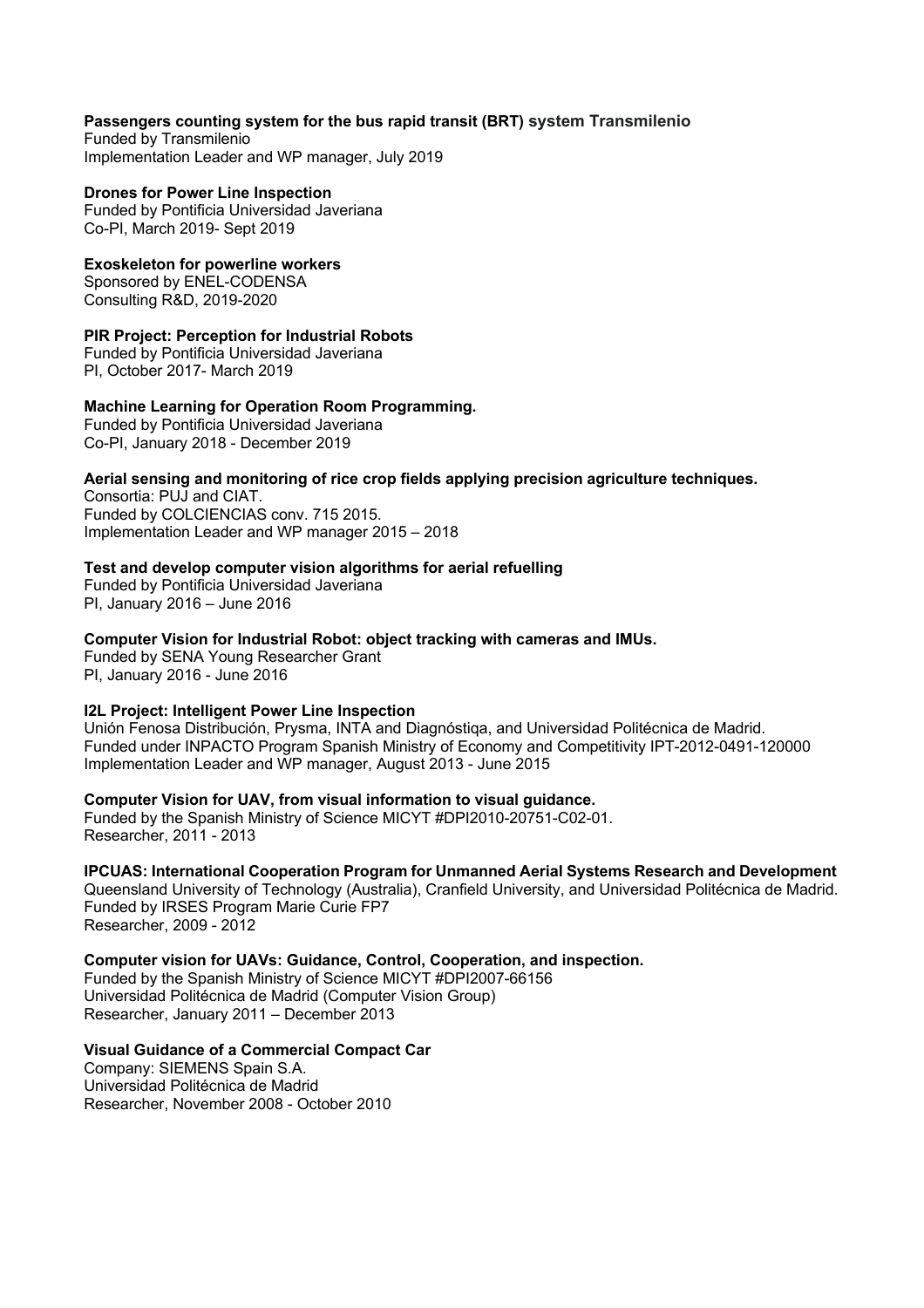## **THESIS SUPERVISION**

### **PhD**

- **Mohatashem Reyaz.** Interaction Strategies of Robot Manipulators for On-Orbit Servicing applications Supervisor, 2021-current
- **Andrej Orsula.** Reinforcement Learning for Space Manipulation Tasks Co-supervisor, member of the CET committee, 2021-current
- **Maxime Hubert.** Design of a Capturing, Absorbing, and SEcuring system for active space Debris removal Co-supervisor, member of the CET committee, 2021-current
- **Xiao Li**. Design and implementation of software in the loop architecture for active space debris removal highfidelity scenarios, Co-supervisor, member of the CET committee, 2021-current
- **Deebul Nair**. Exploiting Constraints for Dependable Learning Enabled Robotics and Autonomous Systems, Member of the CET committee, 2021-Current
- **Jose Delgado.** Image Super Resolution for Planning Safety Lunar Missions Co-supervisor, member of the CET committee, 2020-current
- **Kuldeep Barad.** Towards Generalizable Vision-Based Autonomy for On-Orbit Manipulation Co-supervisor, member of the CET committee, 2020-current

### **Master**

- **Nicolás Barrera** Visual Inspection Using Deep Learning Techniques for Industrial Manufacturing Processes with Class Imbalance and Limited Labeled Data. Supervisor, July 2020. Best thesis award
- **Diego Hernandez.** An Intelligent System for Counting People on Transmilenio. Co-supervisor, July 2020
- **Esteban Fonseca.** Design and Implementation of a Hardware for Visual Servoing in an Industrial Manipulator. Co-supervisor, July 2020
- **Wilson Hernandez.** An Intelligent Robotic System for Classifying Plastic Bottles. Supervisor, July 2020. Best thesis award.
- **Wendy Fong.** Image processing for quality analysis of thick blood smears employed in malaria diagnosis Supervisor, July 2020. Nominated for best thesis award.
- **Juan Pablo Rojas.** Image Mosaic for Monitoring Rice Crops. September 2018 Co-supervisor

## **Bachelor**

- **Lina Amaya and Nicolás Duque.** Safety System for Industrial Robots based on Computer Vision and Deep Learning Techniques. Supervisor. 2020, Best thesis award.
- **David Rodriguez and Steven Forero**. Automatic cup extraction system for plastic bottles. Co-supervisor, Nov. 2019
- **Angie Medina, Juan Mora, and Esteban Ramirez.** Human Recognition Algorithm for Industrial Collaborative Robots in Automated Waste Separations Tasks. Supervisor, July 2018
- **Nicolás Barrera and Didier Galvis.** Designing a Framework to Give Perception Capabilities to an Industrial Robot for Waste Separation Tasks. Supervisor, January 2018. Best thesis award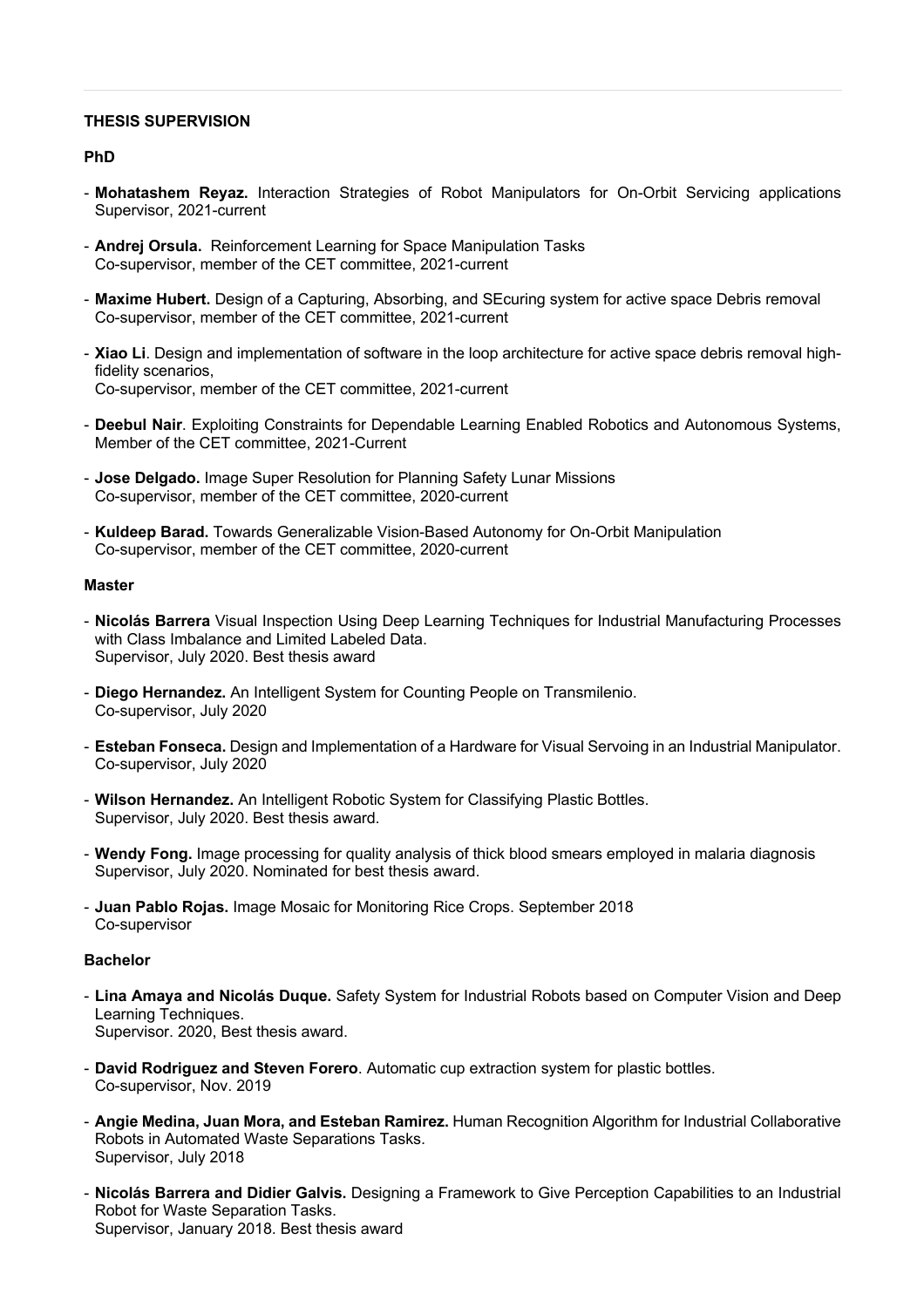### **PUBLICATIONS**

Papers: 23 Journals, 35 Conferences, H-index: 18, Citations: 1302

### **INTERNATIONAL JOURNALS**

Image Features for Quality Analysis of Thick Blood Smears Employed in Malaria Diagnosis Wendy Fong Amarís, **Carol Martínez,** Daniel Suárez Venegas, and Liliana Cortes Malaria Journal, March 2022

ET-Class, an Energy Transfer-based Classification of Space Debris Removal Methods and Missions Baris Yalcin, **Carol Martinez**, Maxime Hubert, Miguel Olivares-Mendez. Frontiers in Space Technologies, section Space Debris, January 2022

SORA Methodology for Multi-UAS Airframe Inspections in an Airport, **Carol Martinez**, Pedro Sanchez, Abhishek Bera, Simos Gerasimou, Miguel Olivares-Mendez. Drones, November 2021

Deep Learning for Safe Human-Robot Collaboration (Best paper award) Nicolás Duque Suárez, Lina María Amaya Mejía, **Carol Martinez**, Daniel Jaramillo-Ramirez Advances in Automation and Robotics Research, Lecture Notes in Networks and Systems, November 2021

Enhancing Lunar Reconnaissance Orbiter Images via Multi-frame Super Resolution for Future Robotic Space **Missions** 

Jose Delgado, Pedro Sanchez, **Carol Martinez**, Miguel Olivares-Mendez IEEE Robotics and Automation Letters Submission RA-L, October 2021

Machine Learning for Surgical Time Prediction Oscar Martinez, **Carol Martínez,** Carlos Parra, Saul Rugeles**,** Daniel Suárez Computer Methods and Programs in Biomedicine, September 2021

Power Line Insulator Inspection Based on Artificial Intelligence Sergio Beleno, **Carol Martinez**, Ivan Mondragon, Carlos Parra Revista Colombiana de Tecnologia de Avanzada ISSN: 1692-7257 Volume 2 number 36. June 2020

A Fast Solution to the Dual Arm Robotic Sequencing Problem.

Francisco Suarez Ruiz and **Carol Martinez**.

Advances in Automation and Robotics Research, Lecture Notes in Networks and Systems DOI. 10.1007/978- 3-030-40309-6\_19 ISBN 978-3-030-40309-6. January 2020 Springer.

A Collaborative Vacuum Tool for Humans and Robots.

Wilson Hernandez, Alvaro Hilarión and **Carol Martinez**. Advances in Automation and Robotics Research, Lecture Notes in Networks and Systems. January 2020 ISBN 978-3-030-40309-6. Springer.

High-Throughput Biomass Estimation in Rice Crops Using UAV Multispectral Imagery Carlos A. Devia, Juan P. Rojas, E. Petro, **Carol Martinez**, Ivan F. Mondragon, D. Patino, M. C. Rebolledo, J. Colorado Journal Intelligent and Robotic System. 2019 Springer

The Power Line Inspection Software (PoLIS): A Versatile System for Automating Power Line Inspection. **Carol Martinez**, Carlos Sampedro, Aneesh Chauhan, Jean François Collumeau, Pascual Campoy. Engineering Applications of Artificial Intelligence, 2018, ISSN 0952-1976, Elsevier.

HMPMR Strategy for Real-Time Tracking in Aerial Images, Using Direct Methods **Carol Martinez** and Campoy, Pascual and Mondragón, IvánF. and Sánchez-Lopez, JoséLuis and Olivares-Méndez, MiguelA.,

Journal of Machine Vision and Applications, issn=0932-8092, Springer, June 2014

A Vision-Based Strategy for Autonomous Aerial Refuelling Tasks. **Carol Martínez,** Thomas Richardson, Peter Thomas, Jonathan Luke du Bois, Pascual Campoy Journal of Robotics and Autonomous Systems. 2013 Elsevier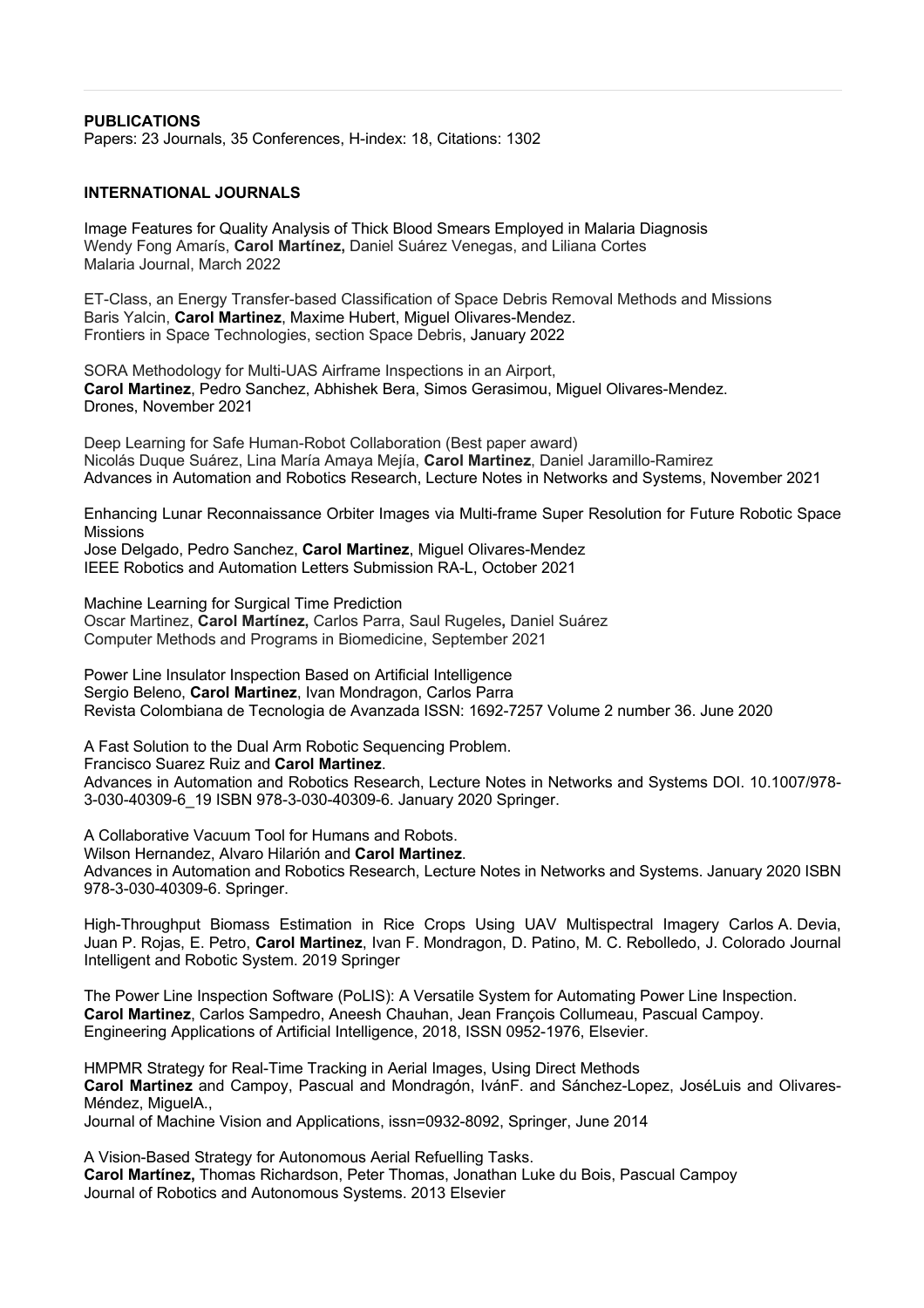Autonomous Guided Car Using a Fuzzy Controller Miguel A. Olivares-Méndez,Pascual Campoy,Ignacio Mellado,Iván F. Mondragón, **Carol Martínez**, José Luis Sánchez-Lopez Book Chapter: Recent Advances in Robotics and Automation. Springer 2013

A Hierarchical Tracking Strategy for Vision-Based Applications On-Board UAVs **Carol Martínez**, Iván F. Mondragón, Pascual Campoy, José Luis Sánchez-Lopez, and Miguel A. Olivares-Méndez

Journal Intelligent and Robotic System. 2012 Springer

On-board and Ground Visual Pose Estimation Technique for UAV Control **Carol Martínez**, Iván F. Mondragón, Miguel A. Olivares-Méndez, and Pascual Campoy Journal Intelligent and Robotic System. Volume 61, Issue 1-4. 2011 Springer

Unmanned Aerial Vehicles UAVs attitude, height, motion estimation and control using visual systems Iván F. Mondragón, Miguel A. Olivares-Méndez, Pascual Campoy, **Carol Martínez**, and Luis Mejias Journal of Autonomous Robots, Springer

Omnidirectional Vision Applied to Unmanned Aerial Vehicles UAVs Attitude and Heading Estimation Iván F. Mondragón, Pascual Campoy, **Carol Martínez**, and Miguel A. Olivares-Méndez Journal of Robotics and Autonomous System (Elservier) 2010 Elsevier

Visual Servoing for UAVs Pascual Campoy, Iván F. Mondragón, Miguel A. Olivares-Méndez, and **Carol Martínez** Book chapter:" Visual Servoing", Intechweb.org Online Publication 2010

Non-Symmetric Membership Function for Fuzzy-based Visual Servoing On-board a UAV Miguel A. Olivares-Méndez, Pascual Campoy, Iván F. Mondragón, **Carol Martínez**, Book chapter in Computation Intelligence Foundations and Applications August 2010. Chengdu, China

Computer Vision Onboard UAVs for civilian tasks Pascual Campoy, Juan Correa, Iván Mondragón, **Carol Martínez**, Miguel Olivares, Jorge Artieda, Luís Mejías. Journal of Intelligent and Robotic Systems 2009 Springer Netherlands & Online Publication 2009

Visual 3D SLAM from UAVs Jorge Artieda, Jose Maria Sebastian, Pascual Campoy, Juan Correa, Iván Mondragón, **Carol Martínez**, and Miguel Olivares Journal of Intelligent and Robotic Systems. 2009, Springer

Fuzzy Control System Navigation Using Priority Areas Miguel Olivares, Pascual Campoy, **Carol Martínez**, Juan Correa Iván Mondragón, Book chapter Computational Intelligence in Decision and Control August 2008. Madrid, Spain

### **INTERNATIONAL CONFERENCES**

Autonomous Control for Satellite rendezvous in near-Earth Orbits Vivek Muralidharan, **Carol Martinez**, Augustinas Zinys, Marius Klimavicius, Miguel Olivares-Mendez. 6th International Conference on Control, Automation and Diagnosis (ICCAD22). Portugal, 2022.

Hardware-in-the-loop Proximity Operations in Cislunar Space Vivek Muralidharan, Mohatashem Reyaz Makhdomi, Kuldeep Rambhai Barad, Kathleen C. Howell, **Carol Martinez**, Miguel Olivares-Mendez. 73rd International Astronautical Congress (IAC), 2022.

Exploring NVIDIA Omniverse for Future Space Resources Missions Xiao Li, Baris Yalcin, **Carol Martinez**, Olga Christidi, Maxime Hubert, Gonzalo Rodriguez, James Zheng, Miguel Olivares-Mendez

Accepted to be presented in Space Resources Week 2022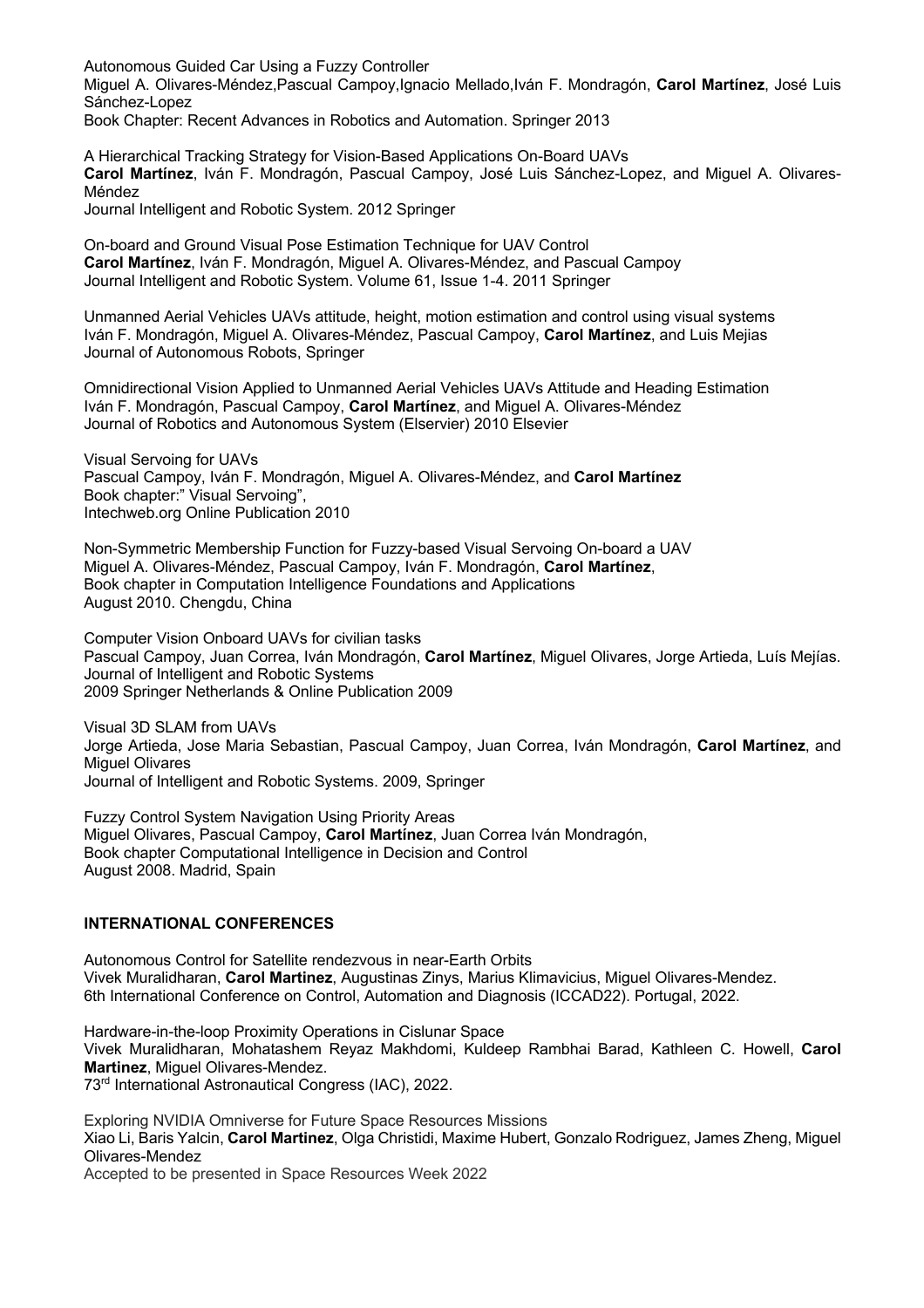The Best Space Resource is the One You Can Catch and Reuse Maxime Hubert, Baris Yalcin, **Carol Martinez**, Olga Christidi, Xiao Li, Gonzalo Rodriguez, James Zheng, Miguel Olivares-Mendez

Accepted to be presented in Space Resources Week 2022

Towards Incremental Autonomy Framework For On-Orbit Vision-Based Grasping Kuldeep R. Barad, **Carol Martinez**, Jan Dentler, Miguel Olivares-Mendez 72th International Astronautical Congress (IAC), Dubai, United Arab Emirates, 25-29 October 2021.

Lunar Highres-Net: Super Resolution For Lunar Surface Imagery Jose Delgado, Pedro Sanchez, **Carol Martinez**, Miguel Olivares-Mendez 72th International Astronautical Congress (IAC), Dubai, United Arab Emirates, 25-29 October 2021.

Lunar Surface Images Enhancement for Space Resources Localization and Extraction Jose Delgado, Pedro Sanchez, **Carol Martinez**, Miguel Olivares-Mendez Space Resources Week 2021

The 5GSpaceLab

J. Querol, A. Astro, Z. Bokal, J. Duncan, M. Gholamian, O. Kodheli, J. Krivochiza, S. Kumar, **Carol Martinez**, N. Maturo, L. Rana, J. Thoemel, S. Chatzinotas, M. Olivares-Mendez, T. Van Dam, B. Ottersten Space Resources Week 2021

A Vision-Based System for Evaluating the Quality of the Coloration of Thick Blood Smears in Malaria Diagnosis. Wendy Fong Amarís, **Carol Martínez** and Daniel Suárez Venegas II Congreso Latinoamericano de Automática y Robótica LACAR, 2019, Cali, Colombia.

A Deep Learning Approach to Detect and Classify Plastic Bottles for a Recycling Robot. Wilson Hernandez and **Carol Martinez** II Congreso Latinoamericano de Automática y Robótica LACAR, 2019, Cali, Colombia.

Aerial Monitoring of Rice Crop Variables Using a UAV Robotic System C. Devia, J. Rojas, E. Petro, C. Martinez, I. Mondragon, D. Patino, C. Rebolledo, and J. Colorado. 16th International Conference on Informatics in Control, Automation and Robotics 2019, Prague, Czech Republic.

Safety Protocol for Collaborative Human-Robot Recycling Tasks. Angie C. Medina, Juan F. Mora, **Carol Martinez**, Nicolas Barrero, Wilson Hernandez 9th IFAC Conference Manufacturing Modelling, Management and Control MIM 2019, Berlin Germany.

A Vision-Based Security System for Collaborative Human-Robot Waste Separation Tasks. Juan f. Mora, Angie C. Medina, Nicolás Barrero, Wilson Hernández, and **Carol Martinez**. Congreso Internacional de Ingeniería Mecánica, Mecatrónica y Automatización. Bogotá Colombia 2019

A Tool For Human-Robot Collaborative Tasks. Wilson Hernández, Álvaro Hilarión, Nicolás Barrero, and **Carol Martinez**. Congreso Internacional de Ingeniería Mecánica, Mecatrónica y Automatización. Bogotá Colombia 2019

Aerial Mapping of Rice Crops Using Mosaicking Techniques for Vegetative Index Monitoring Juan P. Rojas B., Carlos A. Devia P., E. Petroy, **Carol Martinez**, Ivan F. Mondragon B, D. Patino, MC. Rebolledo, and J. Colorado. 2018 International Conference on Unmanned Aircraft Systems (ICUAS), Dallas, TX, USA, 2018

Industrial Robots for Waste Separation Tasks: An Approach to Industry 4.0 in Colombia Nicolas Barrero, Didier Galvis, and **Carol Martinez** The 9th International Conference on Production Research-Americas 2018

Towards Image Mosaicking with Aerial Images for Monitoring Rice Crops Juan Rojas, **Carol Martinez**, Iván Mondragón, and Julián Colorado 1st Latin American Congress on Automation and Robotics, Panama City, Panama 2017

Setup of the Yaskawa SDA10F Robot for Industrial Applications, Using ROS-Industrial **Carol Martinez**, Nicolás Barrero, Wilson Hernandez, Cesar Montaño and Iván Mondragón 1st Latin American Congress on Automation and Robotics, Panama City, Panama 2017

Towards Autonomous Detection and Tracking of Electric Towers for Aerial Power Line Inspection **Carol Martinez**, Carlos Sampedro, Aneesh Chauhan and Pascual Campoy International Conference on Unmanned Aircraft Systems ICUAS, May 2014. Orlando,USA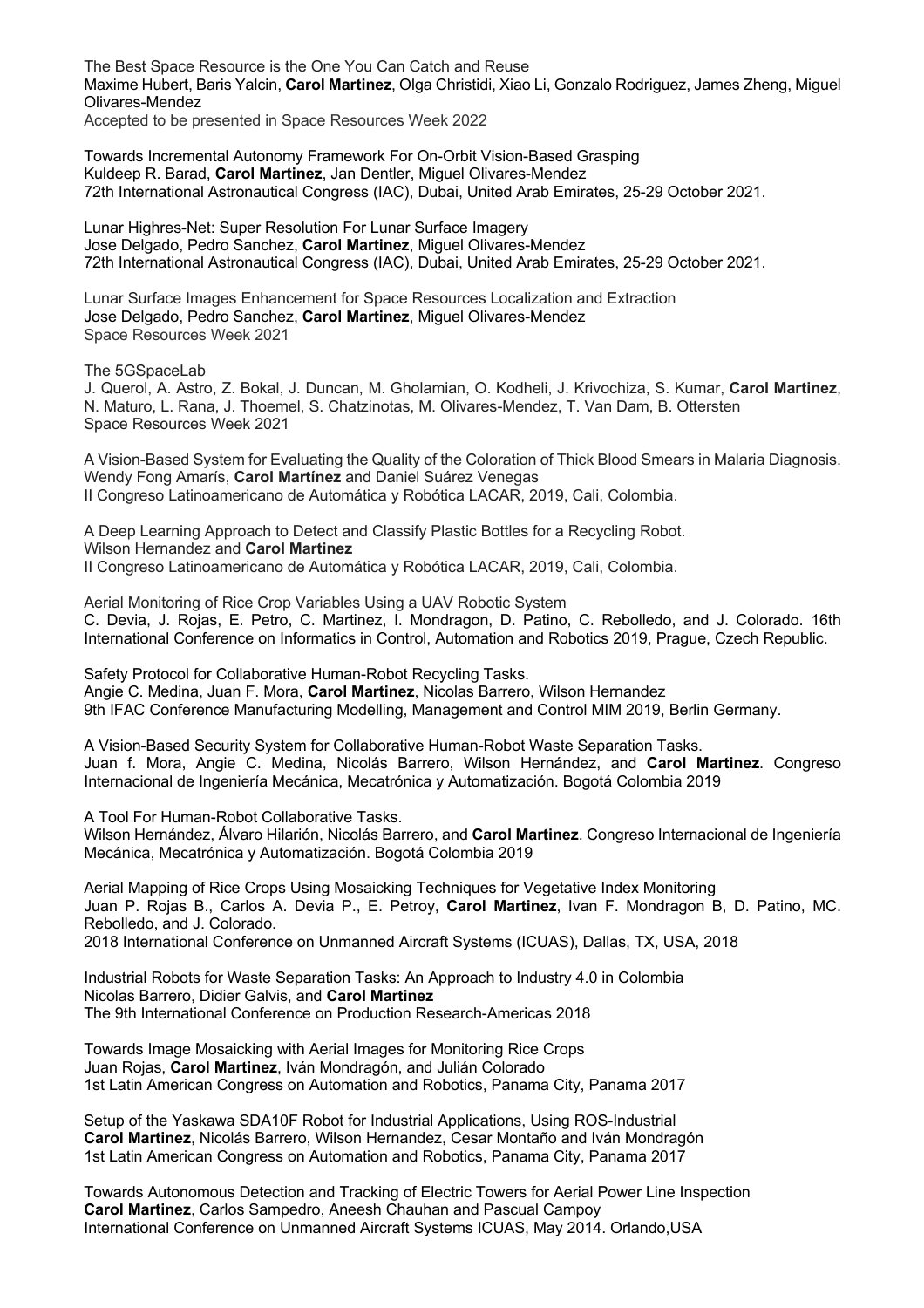A Supervised Approach to Electric Tower Detection and Classification for Power Line Inspection Carlos Sampedro, **Carol Martinez**, Aneesh Chauhan and Pascual Campoy International Joint Conference on Neural Networks (IJCNN), July 2014, Beijing China.

Towards Autonomous Air-to-Air Refuelling for UAVs Using Visual Information **Carol Martinez**, Thomas Richadson, and Pascual Campoy IEEE International Conference on Robotics and Automation ICRA 2013, Karlsruhe, Germany. May 6 - 11

A Hierarchical Strategy for Real-Time Tracking On-board UAVs **Carol Martínez**, Pascual Campoy, Iván Mondragón, Jose Luis Sánchez-Lopez, Miguel A. Olivares-Méndez. The 2012 International Conference on Unmanned Aircraft Systems ICUAS'12, June 12-15, 2012. Philadelphia, PA USA.

Aerial Object Following Using Visual Fuzzy Servoing Miguel A Olivares-Mendez, Ivan Mondragon, Pascual Campoy Cervera, Luis Mejias, **Carol Martinez** Research, Development and Education on Unmanned Aerial Systems (RED-UAS 2011), Seville, Spain.

A Multi-resolution Image Alignment Technique Based on Direct Methods for Pose Estimation of Aerial Vehicles **Carol Martínez**, Luis Mejías, and Pascual Campoy.

International Conference on Digital Image Computing: Techniques and Applications. December 6-8, 2011.Noosa, Queensland Australia.

A Visual AGV-Urban Car using Fuzzy Control

Miguel A Olivares-Mendez, Ignacio Mellado, Pascual Campoy, Ivan Mondragon, **Carol Martinez** Proceeding of the 5th IEEE International Conference on Automation, Robotics and Applications ICARA'11. December 6 to 8 2011. Wellington, New Zealand.

3D Object Following Based on Visual Information for Unmanned Aerial Vehicles.

Iván F. Mondragón, Pascual Campoy, Miguel A. Olivares, **Carol Martinez**. The Latin American Robotics Competition (LARC), The Latin American Robotics Symposium (LARS), The Colombian Conference on Automatic Control (CCAC) and The Industry Applications Colombian Workshop (IASCW). October 1-4,2011Bogotá-Colombia

On-board and Ground Visual Pose Estimation Technique for UAV Control **Carol Martínez**, Iván F. Mondragón, Miguel A. Olivares-Méndez, and Pascual Campoy 3<sup>rd</sup> International Symposium on Unmanned Aerial Vehicles UAV'10. June 2010. Dubai, Arab Emirates

A Robotic Eye Controller Based on Cooperative Neural Agents Oscar Chang, Pascual Campoy, **Carol Martínez**, Miguel A. Olivares-Méndez Internationl Joint Conference on Neural Networks (IJCNN). July 2010. Barcelona, Spain

Fuzzy Controller for UAV-Landing Task Using 3D-Position Visual Estimation Miguel A. Olivares-Méndez, Iván F. Mondragón, Pascual Campoy, **Carol Martínez** IEEE World Congress on Computational Intelligence (IEEE WCCI 2010-IEEEFUZZY 2010). July 2010 Barcelona, Spain

Fuzzy-4D/RCS for Unmanned Aerial Vehicles Miguel A. Olivares-Méndez, Pascual Campoy, Iván F. Mondragón, **Carol Martínez** International Congress of Brain Inspired Cognitive Systems BICS 2010 Madrid, Spain

3D Pose Estimation Based on Planar Object Tracking for UAVs Control Iván Mondragón, Pascual Campoy, **Carol Martínez**, Miguel Olivares, IEEE International Conference on Robotics and Automation ICRA 2010, May 2010 Anchorage, Alaska, USA

Trinocular Ground System to Control UAVs **Carol Martínez**, Pascual Campoy, Iván Mondragón, Miguel Olivares IEEE/RSJ International Conference on Intelligent Robots and Systems IROS 2009, October 2009. St. Louis, MO, USA

Pan-Tilt Camera Fuzzy Vision Controller on an Unmanned Aerial Vehicle Miguel Olivares, Pascual Campoy, **Carol Martínez**, Iván Mondragón, IEEE/RSJ International Conference on Intelligent Robots and Systems IROS 2009, October 2009. St. Louis, MO, USA